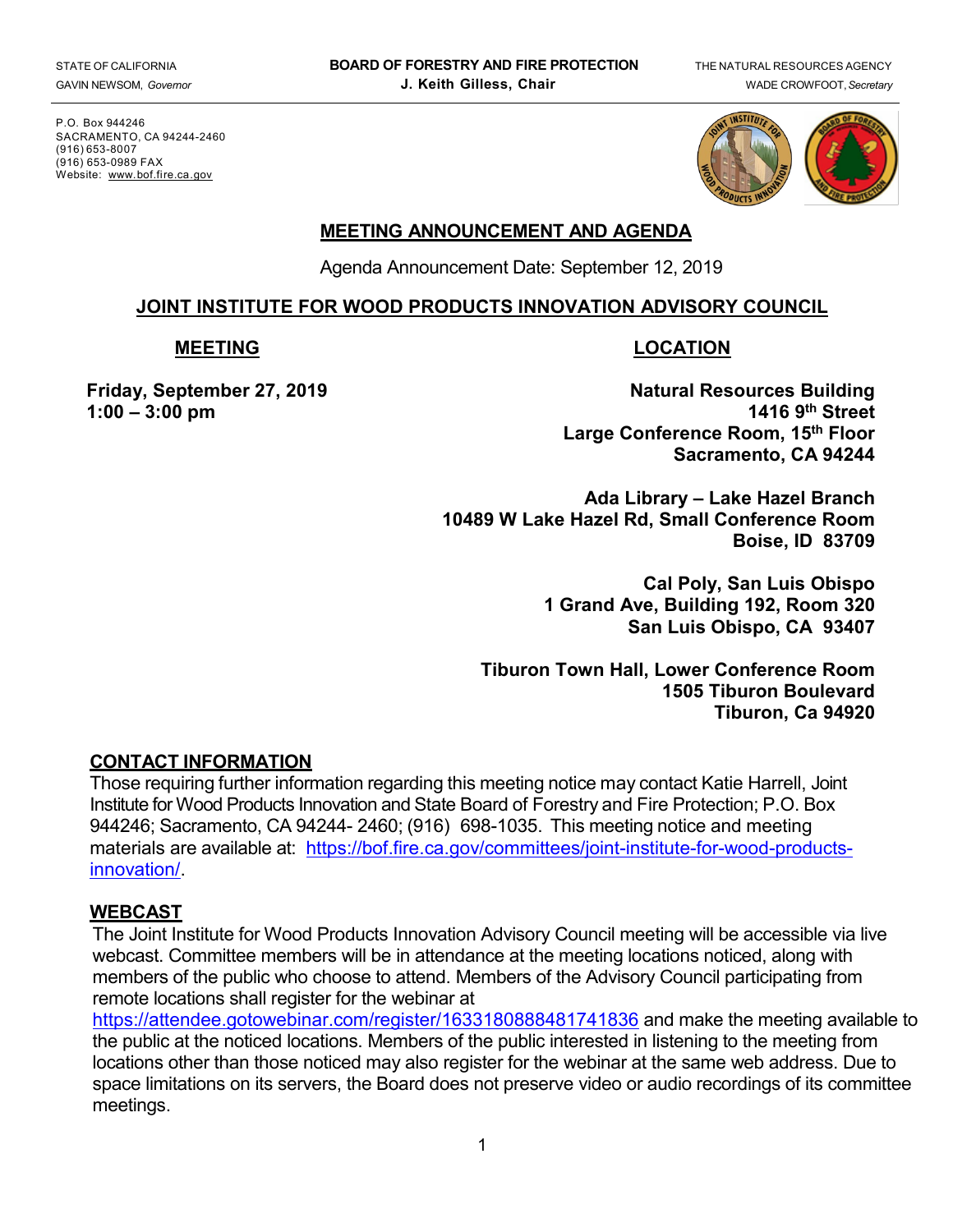#### **PERSONS WITH DISABILITIES**

Pursuant to the Americans with Disabilities Act, individuals who, because of a disability, need special assistance to attend or participate in a State Board of Forestry and Fire Protection Joint Institute for Wood Products Innovation Advisory Council meeting may request assistance at the Board Office, 1416 Ninth Street, Room 1506-14, Sacramento, California or by calling (916) 653- 8007. Requests should be made one week in advance whenever possible. These facilities are accessible to persons with disabilities.

#### **SUBMISSION OF WRITTEN MATERIALS**

The public is encouraged to comment on any item on the agenda. You may submit your comments by one of the following methods (only one is necessary): E-mail t[o:](mailto:board.public.comments@fire.ca.gov) [publiccomments@bof.ca.gov,](mailto:board.public.comments@fire.ca.gov) Fax to (916) 653-0989, or U.S. mail to Board of Forestry and Fire Protection, PO Box 944246, Sacramento, CA 94244-2460.